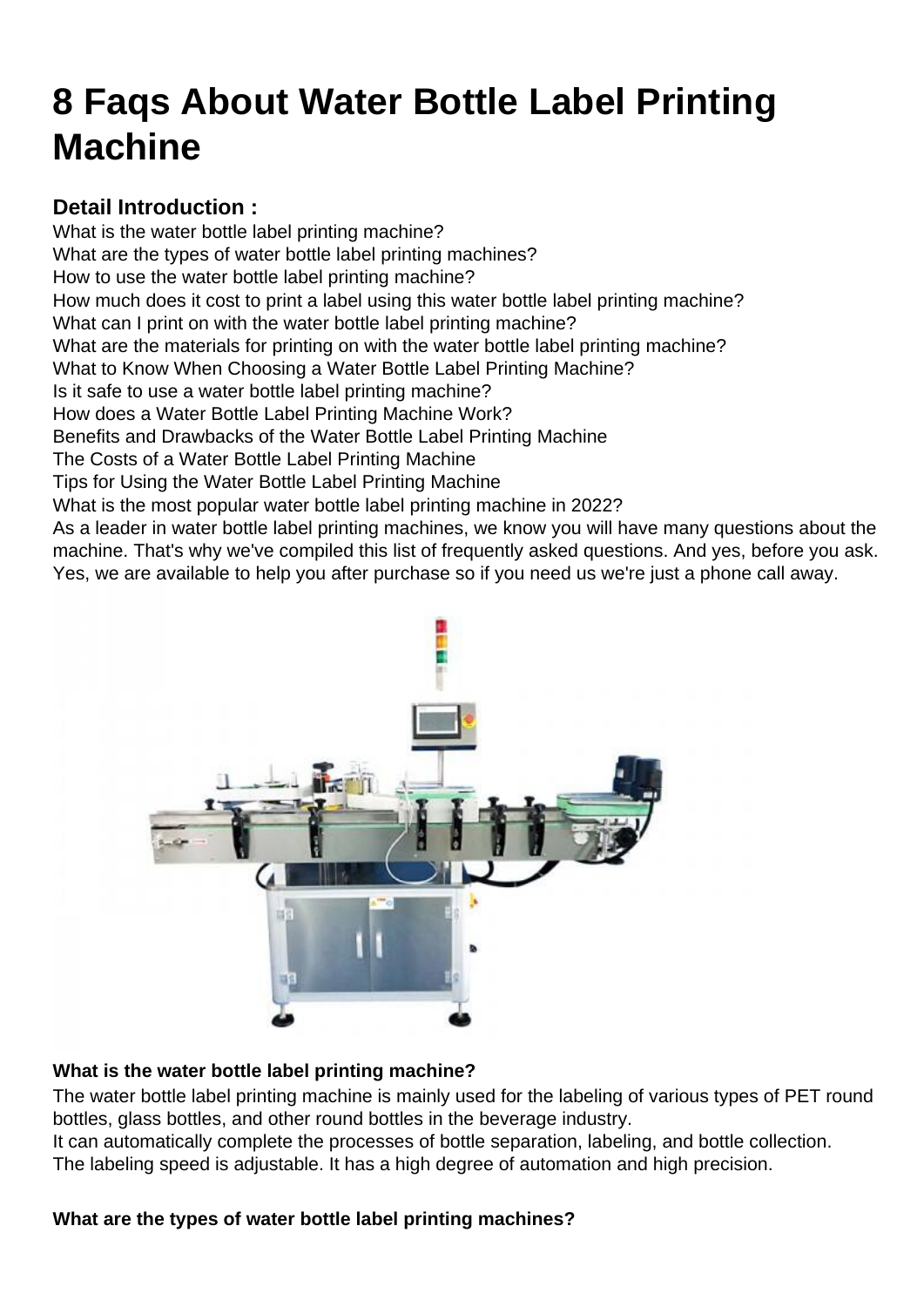<span id="page-1-0"></span>There are various types of water bottle label printing machines. One is the inside bottle labeling machine, the other is the outside bottle labeling machine. The main difference is whether to paste the label on the inside or outside of the bottle.

#### **Inside Bottle Labeling Machine**

The inside labeling machine is mainly used for labeling wine bottles and other liquid products. The whole process design is completed by robots and can be completed in a very short time. Wine bottles are usually square, which is more challenging for inside labeling machines to implement. However, with the development of technology, this problem has been solved.

### **Outside Bottle Labeling Machine**

Outside labeling machines can be divided into semi-automatic and fully automatic. When using a fully automatic labeling machine, you don't need to place bottles manually. This can greatly improve production efficiency while reducing costs. There are many ways to stick labels on bottles, such as side labelers, top labelers, bottom labelers, and so on.

### **How to use the water bottle label printing machine?**

The water bottle label printing machine is a popular machine for printing all kinds of flat items at present, but many new friends are not familiar with the water bottle label printing machine. Today, We will teach you how to use the water bottle label printing machine?

The specific operation steps of the water bottle label printing machine are as follows:

**1.** Turn on the power switch, press the alarm button and enter the main interface.

**2.** Select the function to print according to your requirements.

**3.** Adjust the handwheel and put it on the paper (if it is continuous paper, you can also paste it on a wooden stick).

**4.** Adjust the paper width and then adjust it to the required size by pressing the right/left button of the touch screen (or using it directly through the automatic adjustment function).

**5.** Click on "preview" to modify text and check whether the paper is placed straightly. If you are satisfied with it, click "print".

**6.** After completion, remove the paper and turn off the power switch.

# **How much does it cost to print a label using this water bottle label printing machine?**

The cost of water bottle label printing varies depending on the machine you choose.

A common home-based water bottle label printer is the EPSON TM-C3500 inkjet color label printer. This machine costs about \$1,000, and it prints labels at a rate of 4 inches per second or about 100 labels per minute. It can also print up to 400 labels with its continuous ink supply system (CISS). The ink for this machine costs about \$40 per cartridge. This means each label would cost about 6 cents for a basic black and white label.

For a more expensive commercial water bottle label printer, consider the Primera LX2000 Color Label Printer. This machine costs around \$2,000 and can print up to five inches per second, or 120 labels per minute. It uses pigment-based ink that lasts longer than dye-based inks and is more resistant to fading in sunlight. The ink costs around \$80 per cartridge, which equates to a cost of around 10 cents per label if you use full-color printing.

#### **What can I print on with the water bottle label printing machine?**

The water bottle label printing machine can print on a wide variety of materials for different applications. The most common materials used are vinyl and polypropylene, but the water bottle label printing machine can also print on fabrics, paper, and even wood. With proper laminating, the water bottle label printing machine will create durable labels that can withstand harsh weather conditions and be used outside.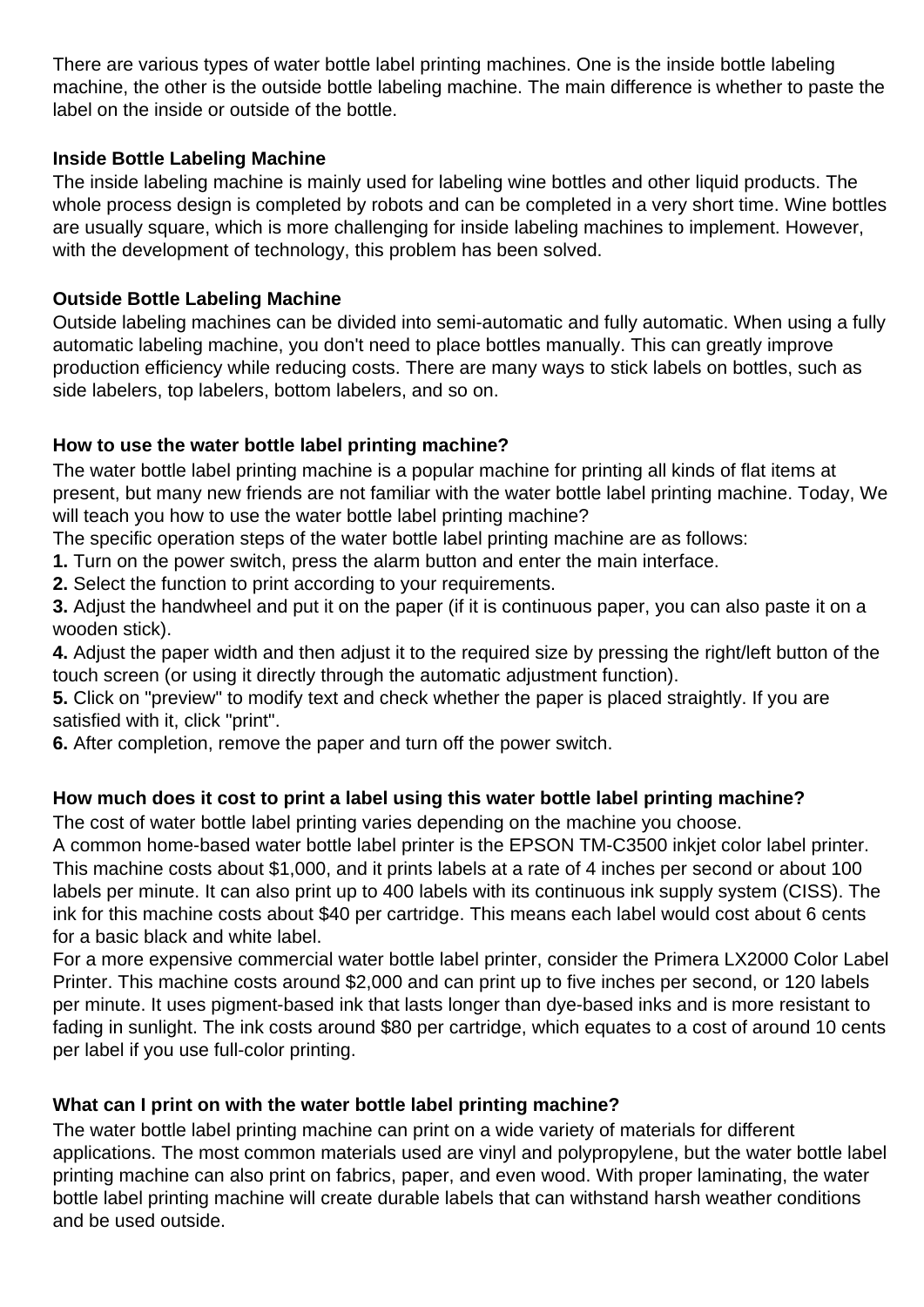## <span id="page-2-0"></span>**Materials commonly used with the water bottle label printing machine:**

Vinyl: Vinyl is one of the most durable materials that is often printed on with the water bottle label printing machine. It is a flexible material that has a high resistance to chemicals and oils. Vinyl is commonly used for outdoor signage, vehicle decals, and stickers. The water bottle label printing machine can print on two styles of vinyl: cast and calendared. Cast vinyl is thinner, more flexible, and conforms well to curved surfaces while calendared vinyl is thicker, more rigid, and better suited for flat surfaces.

Polypropylene: Polypropylene is another popular material printed on by the water bottle label printing machine because it has a high resistance to moisture, chemicals, and tearing or ripping.

Polypropylene is commonly used for labeling containers or bottles that are exposed to liquids such as soaps, shampoo, or detergent bottles.



#### **What are the materials for printing on with the water bottle label printing machine?**

There are a number of different materials that can be used to print with the water bottle label printing machine, one of which is a semi-gloss paper. This semi-gloss paper is waterproof, tough, and very durable, making it ideal for water bottles.

In addition to the semi-gloss paper, there is also a clear polypropylene material (also known as PET) that can be used to print on with the bottle label printing machine. This material is transparent and will show off your design rather well. It is waterproof and has an adhesive backing, making it ideal for any situation requiring waterproof labels for a water bottle.

The last material that can be used to print on with the water bottle label printing machine is a white polypropylene material (also known as PET). This material is also waterproof and has an adhesive backing, but it isn't transparent like the other two options.

# **What to Know When Choosing a Water Bottle Label Printing Machine?**

The most important things to consider when choosing a water bottle label printing machine are: Material compatibility. Some labelers are able to handle only paper labels, while others can also handle polypropylene or polyolefin labels. The material you select will depend on your budget, application, and the need for durability. Do you need to apply a tamper-evident label? Size range. Labelers are available in various sizes that can accommodate different bottle diameters and heights. Make sure you select a machine that will work for bottles smaller and larger than the standard size.

Speed and output. You need to determine how many bottles per hour your line will produce, how many shifts you will run, and how many bottles you need to label each year.

Warranty and training. Confirm with your supplier what is covered under the warranty for your machine, as well as if training is included with the purchase price or at an additional cost.

#### **Is it safe to use a water bottle label printing machine?**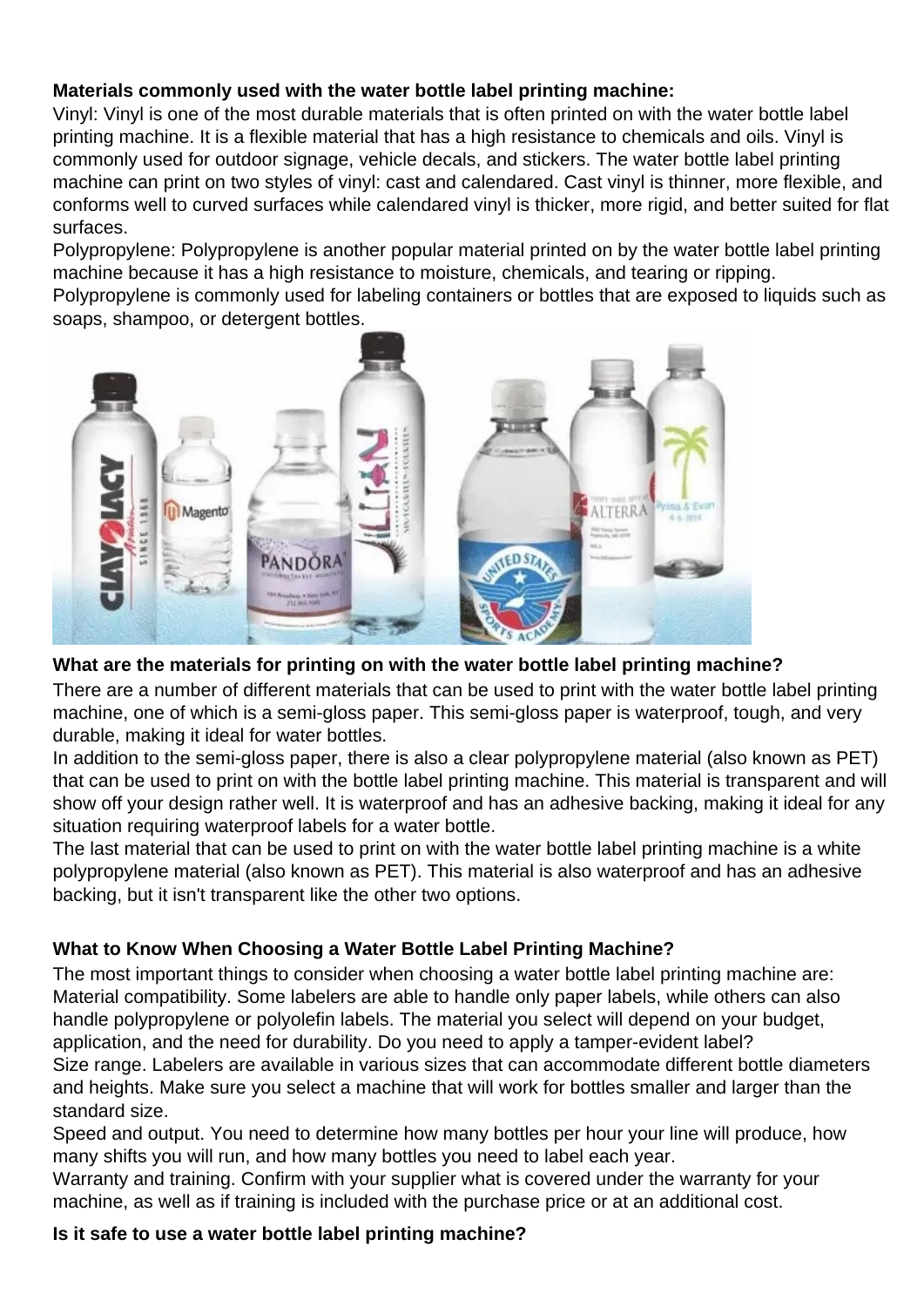<span id="page-3-0"></span>There are many people who believe that it is safe to use a water bottle label printing machine. However, some people feel that there is a potential for injury if the machine is not used properly. It is important to be aware of the safety guidelines that are specific to this type of machine before using it.

# **How does a Water Bottle Label Printing Machine Work?**

If you're looking to print labels for your own water bottles, you'll need to find a water bottle label printing machine. There are a few different types of these machines, but all of them work essentially the same way.

First, you need to load the labels onto the printing machine. This can be done in a variety of ways, but the most common is to place them on a sheet of paper that has been laid out in advance. Once they're on the sheet, you simply position the printing machine over the labels and press start. The printing process will begin automatically, and it will take a few minutes for the labels to print. Once they're finished, you can remove them from the machine and finish up your labeling project.

# **Benefits and Drawbacks of the Water Bottle Label Printing Machine**

The water bottle label printing machine is a great way to print labels on water bottles. The benefits of using this machine are that it is fast, easy, and affordable. However, there are some drawbacks to be aware of. First, the machine can be slow, so be prepared for wait times. Second, the price of the machine can be expensive, so make sure you factor that into your budget when deciding if it's worth purchasing. Finally, be sure to check the warranty before you purchase the machine as there may be some exclusions.

### **The Costs of a Water Bottle Label Printing Machine**

A water bottle label printing machine can be a costly investment if you don't know what you're getting yourself into. Here are a few costs to keep in mind before making your purchase: the machine itself, the print cartridges, and the printer ink.

#### **The Cost of the Machine**

The price of a water bottle label printing machine will depend on several factors, such as its brand and model. However, on average, a machine that prints label up to 16 inches wide will cost around \$1,000. The cost of print cartridges will also vary depending on the model of machine you choose, but on average they'll run around \$60 per set. Finally, remember that you'll need to pay for monthly ink subscriptions in order to use the printer effectively.

# **The Cost of Print Cartridges**

Print cartridges for a water bottle label printing machine are one of the most expensive items you'll need to buy. On average, each set of print cartridges will cost around \$60. This means that you'll have to spend a total of \$240 just to use the printer for a year. If you're planning on using the printer frequently, it may be worth investing in higher-capacity print cartridges so

# **Tips for Using the Water Bottle Label Printing Machine**

If you're looking for a low-cost way to print labels for water bottles, you may want to consider using a water bottle label printing machine. Here are some tips to help you get the most out of your machine: **1.** Choose the right printer for your needs. There are several different types of water bottle label printing machines on the market, so it's important to choose one that matches your specific needs. Some machines require you to input text or graphics directly onto the printer, while others allow you to import pre-made labels.

**2.** Get familiar with the basics. Before you start printing labels, it's important to learn the basics of how the machine works. This includes understanding how fonts and images are transferred to the label surface.